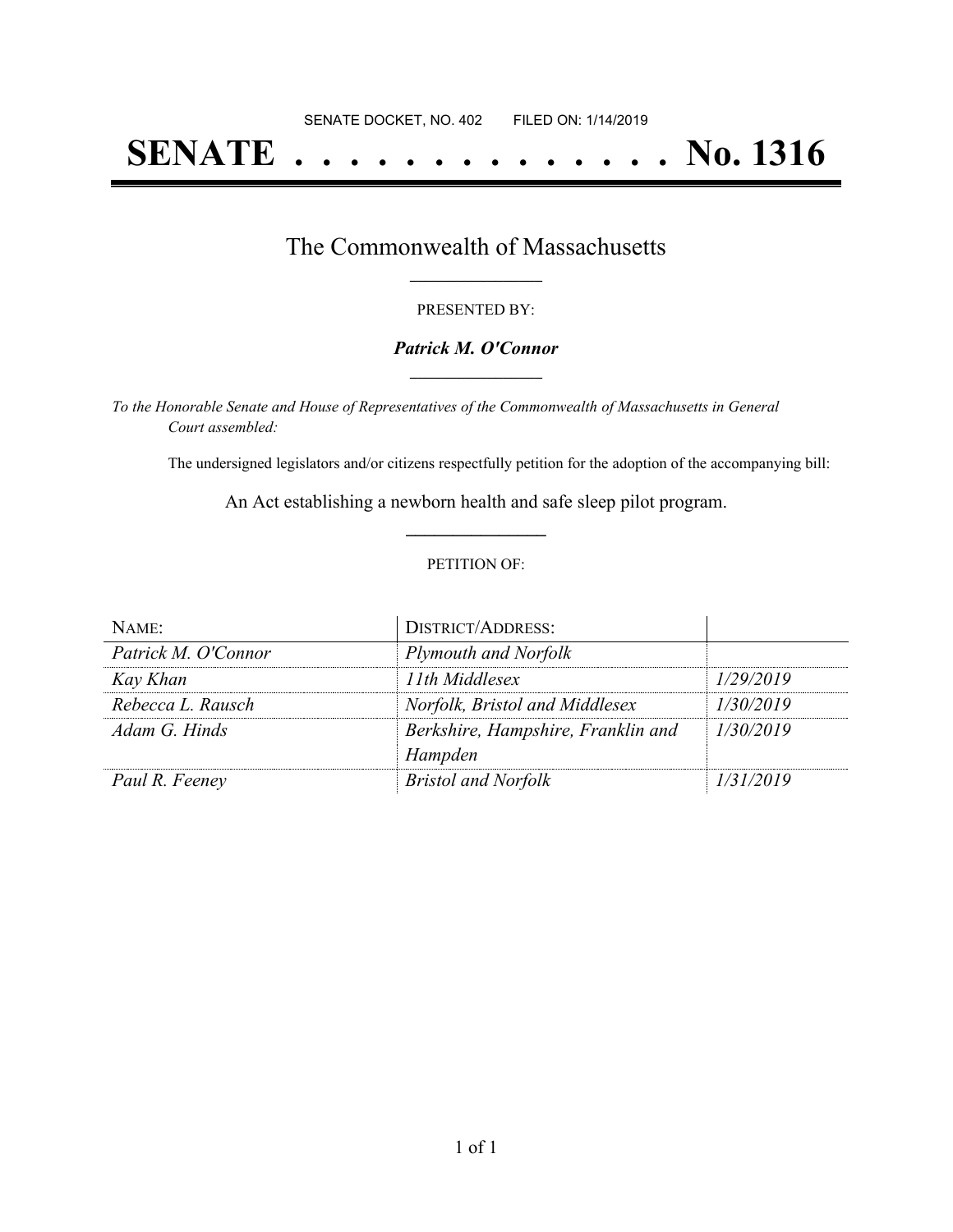# SENATE DOCKET, NO. 402 FILED ON: 1/14/2019 **SENATE . . . . . . . . . . . . . . No. 1316**

By Mr. O'Connor, a petition (accompanied by bill, Senate, No. 1316) of Patrick M. O'Connor, Kay Khan, Rebecca L. Rausch, Adam G. Hinds and others for legislation to establish a newborn health and safe sleep pilot program. Public Health.

## The Commonwealth of Massachusetts

**In the One Hundred and Ninety-First General Court (2019-2020) \_\_\_\_\_\_\_\_\_\_\_\_\_\_\_**

**\_\_\_\_\_\_\_\_\_\_\_\_\_\_\_**

An Act establishing a newborn health and safe sleep pilot program.

Be it enacted by the Senate and House of Representatives in General Court assembled, and by the authority *of the same, as follows:*

| $\mathbf{1}$ | SECTION 1. Section 1 of Chapter 111 as so appearing in the 2016 Official Edition of the         |
|--------------|-------------------------------------------------------------------------------------------------|
| 2            | General Laws is hereby amended by adding the following definition:-                             |
| 3            | "Baby box, boxes lined with a firm mattress and a fitted sheet such that it can serve as a      |
| 4            | safe sleep place for a newborn, and shall contain newborn infant care essentials aimed at       |
| 5            | promoting safe sleeping practices, as well as items to encourage safe and healthy habits for    |
| 6            | families transitioning to parenting."                                                           |
| 7            | SECTION 2. Said Chapter 111 is further amended by adding the following new section:-            |
| 8            | "Section 110D. Newborn Health and Safe Sleep Pilot Program.                                     |
| 9            | (a) There shall be established in the department, by the commissioner, a newborn health         |
| 10           | and safe sleep pilot program designed to reduce infant mortality rates in the Commonwealth. The |
| 11           | commissioner shall provide baby boxes or other products aimed at encouraging safe sleep         |
|              |                                                                                                 |